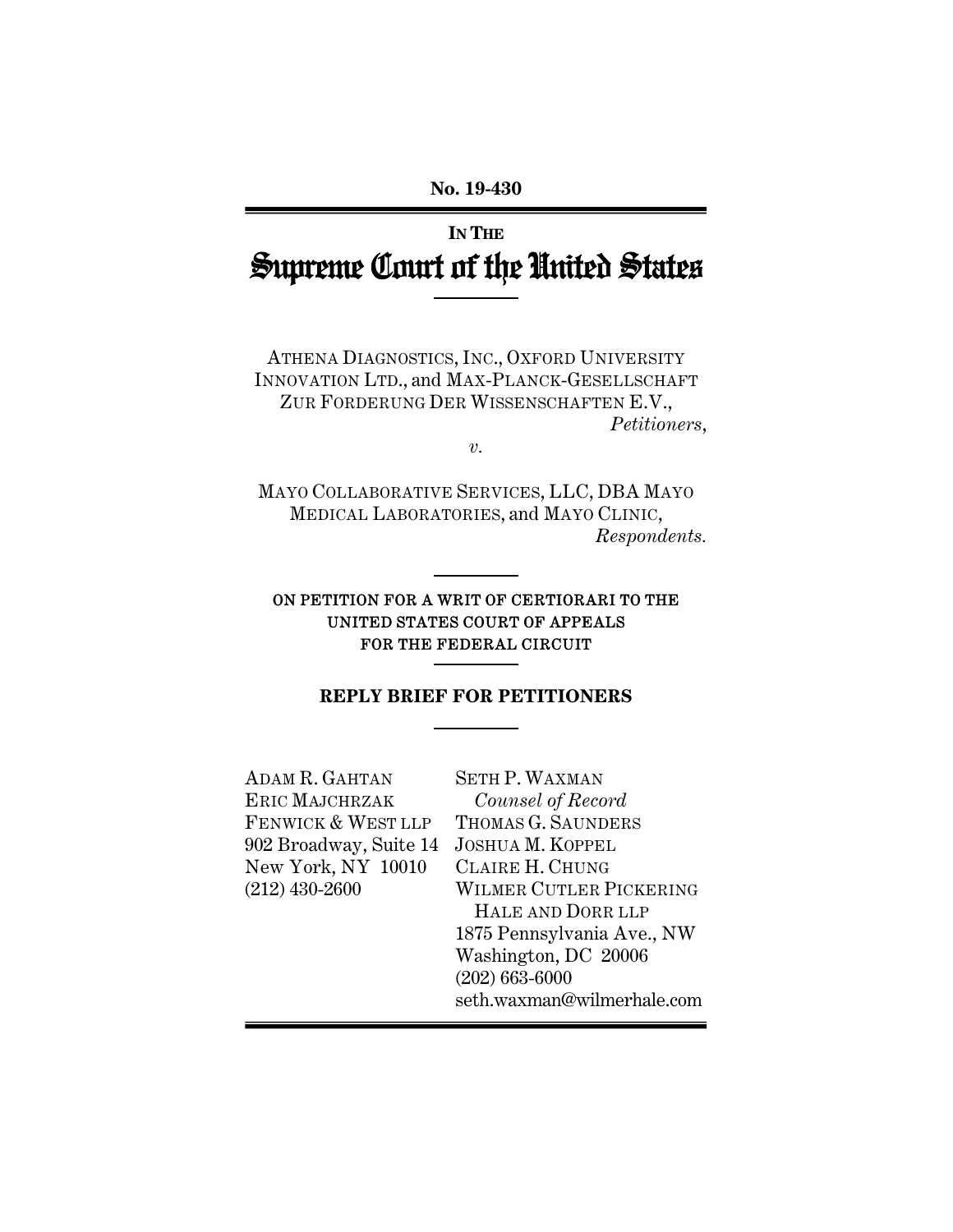# **TABLE OF CONTENTS**

|                                                                               | Page |
|-------------------------------------------------------------------------------|------|
|                                                                               |      |
|                                                                               |      |
| THE COURT SHOULD REVIEW THIS CASE<br>L.<br>TO CLARIFY THE JUDICIAL EXCEPTIONS |      |
| A. The Federal Circuit Is Divided On<br>How To Interpret This Court's         |      |
| B. Mayo's Arguments Reinforce The                                             |      |
| C. This Case Presents An Ideal Vehicle                                        |      |
| II. MAYO'S ADDITIONAL ARGUMENTS ARE                                           |      |
|                                                                               |      |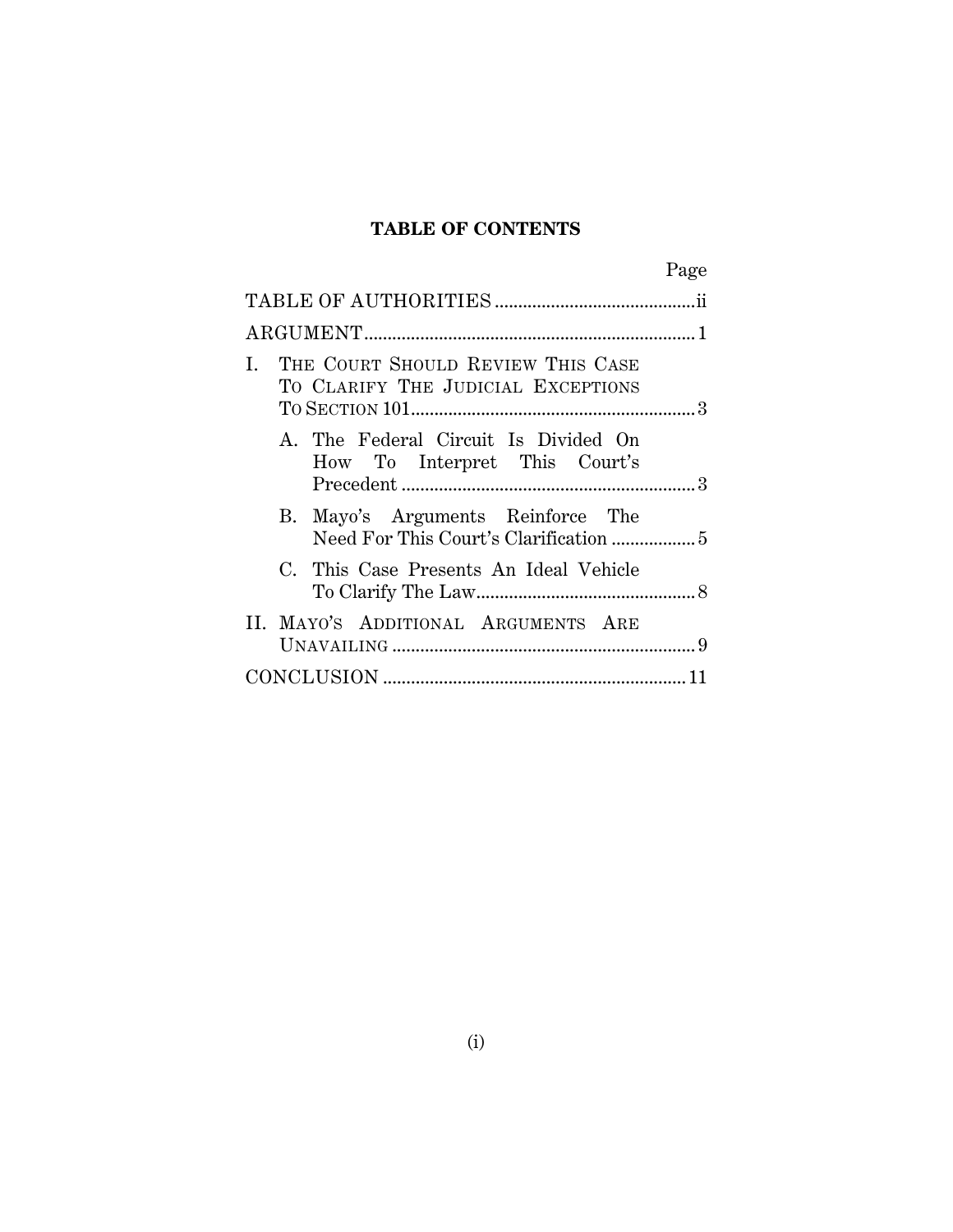## **TABLE OF AUTHORITIES**

# **CASES**

Page(s)

| Alice Corp. v. CLS Bank International, 573                                               |  |
|------------------------------------------------------------------------------------------|--|
| American Axle & Manufacturing, Inc. v.<br>Neapco Holdings LLC, 939 F.3d 1355 (Fed.       |  |
| Association for Molecular Pathology v.                                                   |  |
|                                                                                          |  |
| <b>INO Therapeutics LLC v. Praxair Distribution</b>                                      |  |
| Mayo Collaborative Services v. Prometheus<br>Laboratories, Inc., 566 U.S. 66 (2012) 3, 6 |  |

## **STATUTES AND RULES**

## **OTHER AUTHORITIES**

| Brief for the United States as Amicus Curiae, |  |
|-----------------------------------------------|--|
| Hikma Pharmaceuticals USA Inc. v. Van-        |  |
| da Pharmaceuticals Inc., No. 18-817 (U.S.     |  |
|                                               |  |
|                                               |  |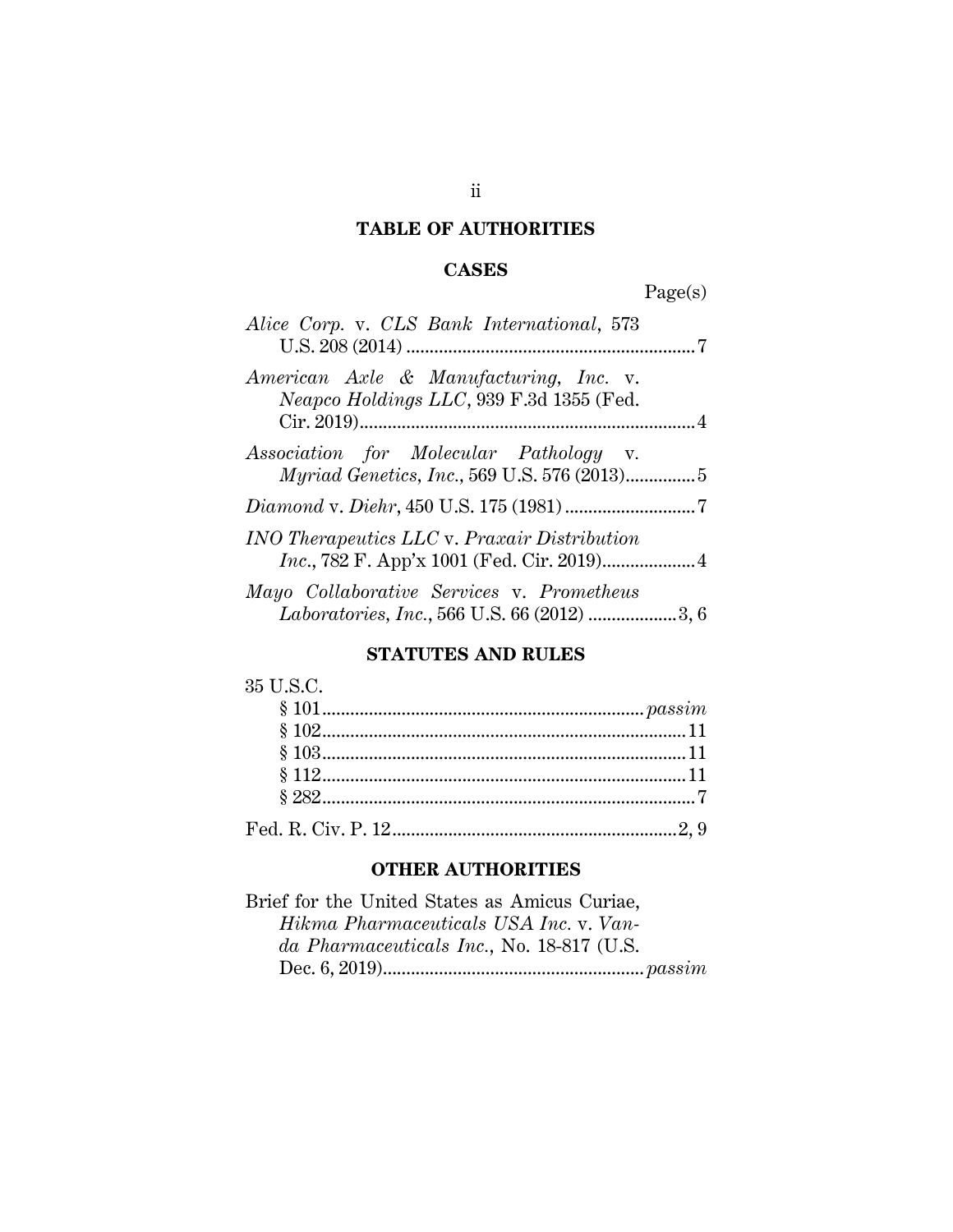# **TABLE OF AUTHORITIES—Continued**

Page(s)

| Lefstin, Jeffrey A., et al., Final Report of the |  |
|--------------------------------------------------|--|
| Berkeley Center for Law & Technology             |  |
| Section 101 Workshop, 33 Berkeley Tech.          |  |
|                                                  |  |
| Nayak, Malathi, IP Groups Developing Fresh       |  |
| Patent Eligibility Bill Proposal, Bloom-         |  |
| berg Law (Oct. 17, 2019),                        |  |
|                                                  |  |
| Taylor, David O., Patent Eligibility and In-     |  |
| vestment (Feb. 24, 2019), Cardozo L. Rev.        |  |
|                                                  |  |

iii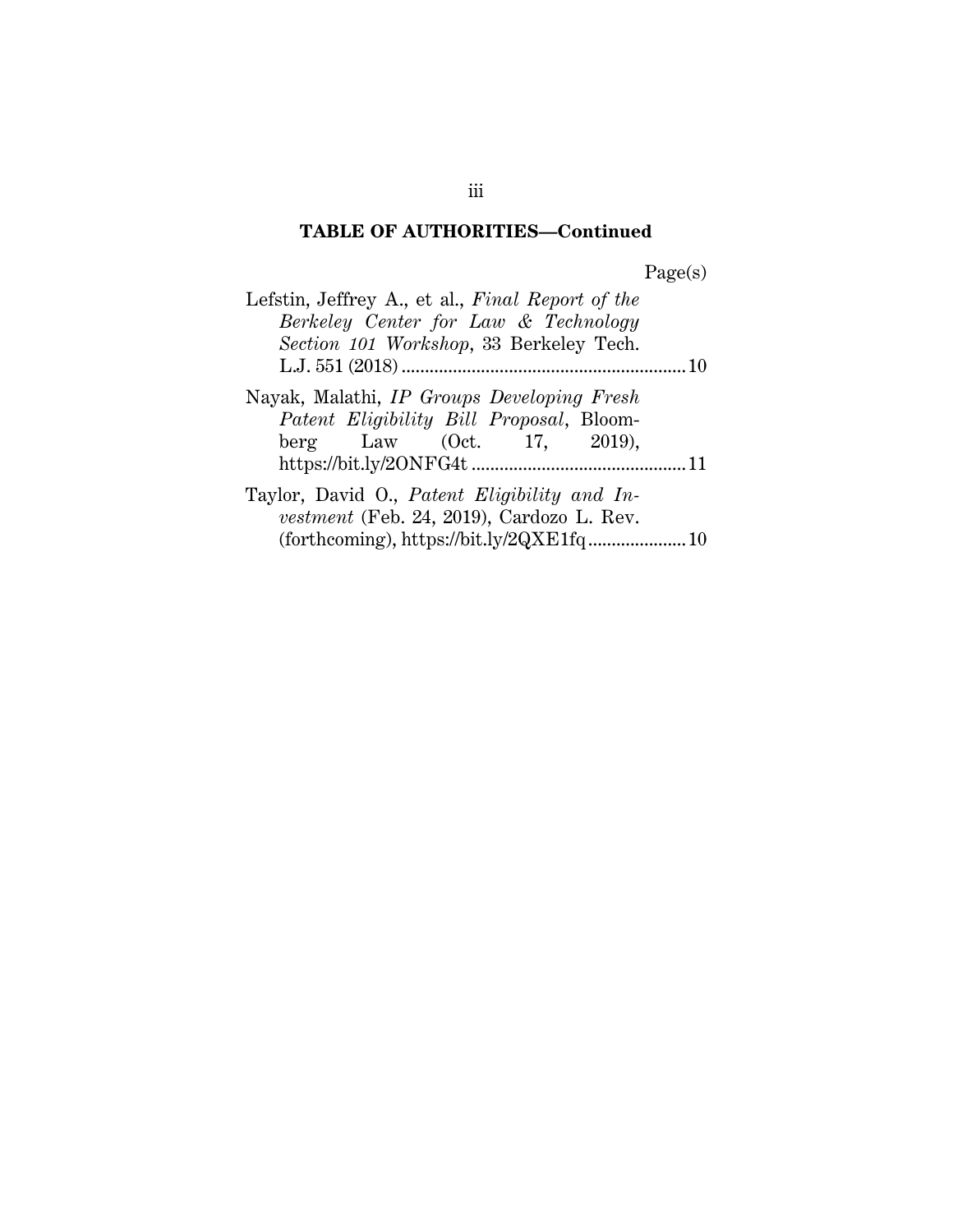#### **ARGUMENT**

Mayo's contention that there is no confusion in the lower courts collapses under the weight of the Federal Circuit's 7-5 split. The Federal Circuit explained at length, across multiple opinions, its struggle to apply the judge-made exceptions to 35 U.S.C. § 101 in a clear and consistent manner. The 7-5 split was not a disagreement over policy; there was broad consensus that Athena's claims should be patent-eligible. Rather, it was a fundamental disagreement over how to interpret this Court's decisions, in particular how to apply the prior *Mayo* decision beyond its unusual facts while reconciling perceived tensions among this Court's opinions.

The United States agrees that the legal confusion surrounding the "framework articulated in the Court's recent Section 101 decisions … warrants review in an appropriate case." U.S. Br. 8, *Hikma Pharms. USA Inc.* v. *Vanda Pharms. Inc.*, No. 18-817 (U.S. Dec. 6, 2019) ("U.S. Br."). Indeed, while advising against a grant in *Hikma*, the government highlights *this case* as one in which "further guidance from this Court is amply warranted." *Id*. at 22-23.

Eleven amicus briefs further amplify the need for this Court's review. As the former Chief Judge of the Federal Circuit explained, in his "twenty-two years on the bench," he never saw a legal issue that "created such disharmony, disagreement, and inconsistency," creating an "unsustainable" inability to "distinguish eligible subject matter from ineligible, with any reasonable certainty." Michel Br. 4. Other amici have similarly attested to the difficulty of consistently applying this Court's prior *Mayo* decision and the resulting chilling effect on medical investment and innovation.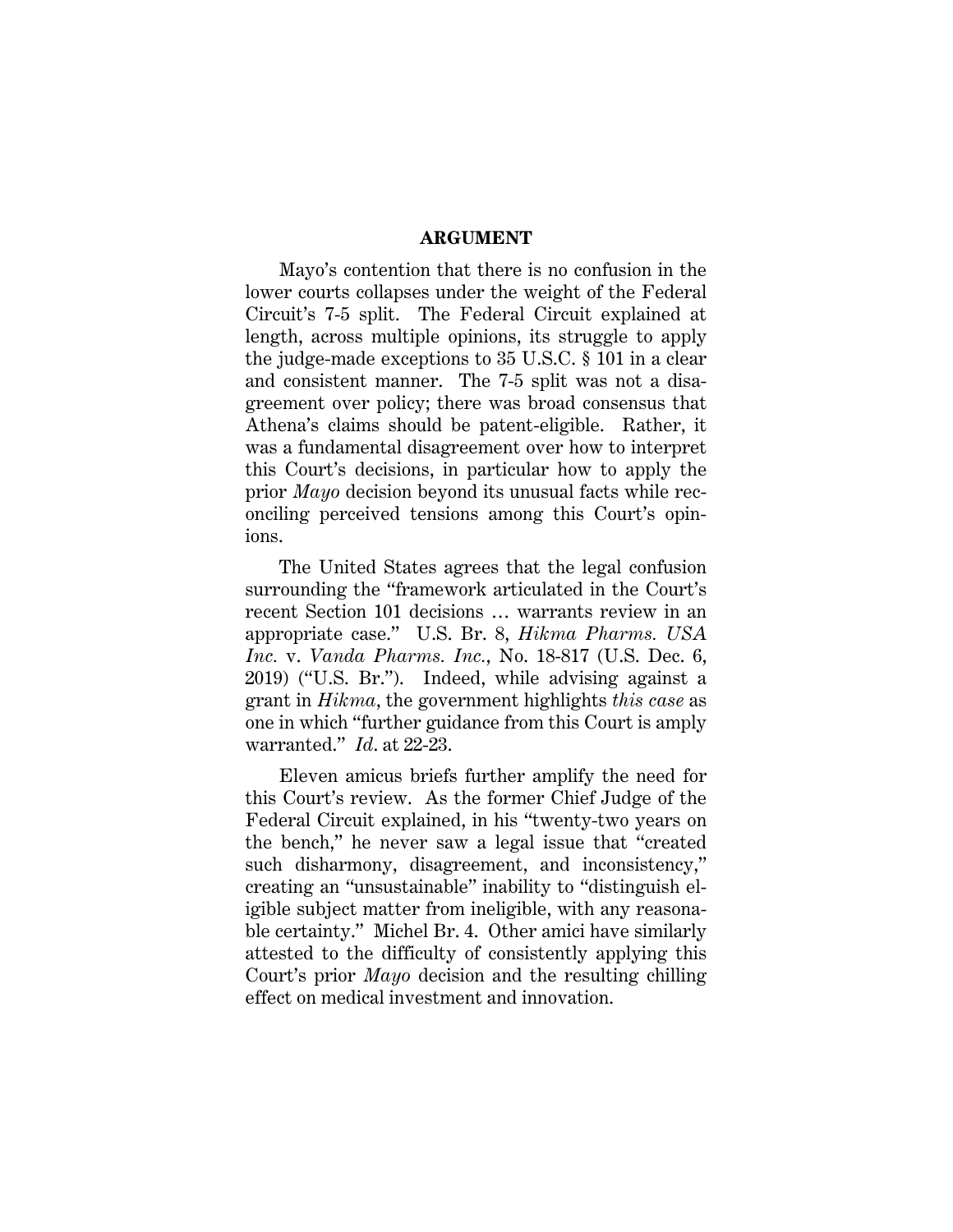Mayo's response only reinforces the need for this Court's guidance. Mayo's central argument that because Athena's claims adapt techniques known *in the abstract*, they are patent-ineligible—notwithstanding the use of novel man-made molecules in specific laboratory steps never previously performed—tees up multiple points of doctrinal uncertainty identified by the Federal Circuit, amici, and government. Those legal questions include the role of novel man-made molecules in method claims, the level of abstraction at which to view claims, the Federal Circuit's one-sided approach to preemption, and what it means to view the claims as a whole. Clarification on even one of these points would revive Athena's claims and help rein in the Federal Circuit's misinterpretation of this Court's precedent.

Mayo's attempt to argue the facts loses sight of the procedural posture. Mayo moved to dismiss under Rule 12(b)(6) on the theory that, without any factual development, the asserted claims were categorically ineligible for patent protection as a matter of law. This case thus presents a pure question of law, with no factual disputes to resolve because the record must be viewed in the light most favorable to Athena. In short, it provides a perfect vehicle to clarify the law.

Finally, Mayo gets things backwards when it argues that Congress should correct the Federal Circuit's expansion of the judicial exceptions to § 101. The Federal Circuit did not interpret the statutory text; it misapplied this Court's decisions creating exceptions to that text. If Mayo wants those exceptions expanded, it is the one that should take its policy arguments to Congress. The Court has a special responsibility to ensure that the lower courts do not unduly expand judge-made law by misinterpreting the framework it created.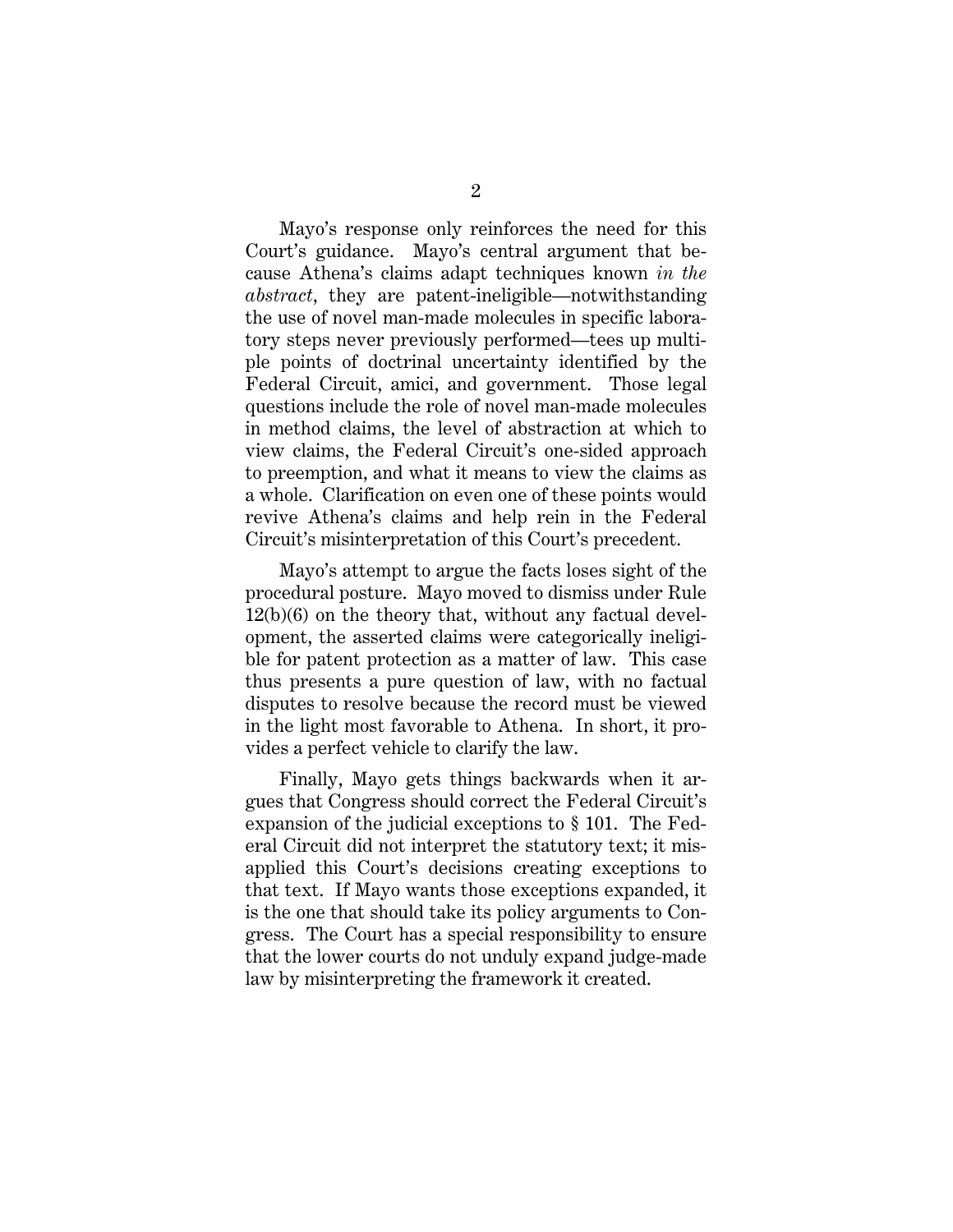## **I. THE COURT SHOULD REVIEW THIS CASE TO CLARIFY THE JUDICIAL EXCEPTIONS TO SECTION 101**

## **A. The Federal Circuit Is Divided On How To Interpret This Court's Precedent**

Mayo's assertion (at 18) that "the Federal Circuit has had no problems applying *Mayo* consistently" ignores the 7-5 split in the Federal Circuit. The court did not split based on disagreement about what the law *should* be—in fact, the Federal Circuit broadly agreed that Athena's claims *should* be patent-eligible. Rather, the court split based on genuine disputes about how to apply the framework this Court established in *Mayo Collaborative Services* v. *Prometheus Laboratories, Inc.*, 566 U.S. 66 (2012).

As the United States notes, in the eight concurring and dissenting opinions, the twelve judges articulated "different understandings of *Mayo*" and sought "clarification from this Court" about which one is correct. U.S. Br. 22. For example, Judge Moore wrote in dissent that "§ 101 and *Mayo*, when read together and in their entireties, compel the holding that the claims [at issue here] are eligible." App. 109a-110a. In particular, Judge Moore explained, "[t]he concreteness and specificity of [Athena's] claims … moves them from reciting a law of nature to a particular application of a law of nature," and thus "[t]he claims are not directed to a natural law or phenomenon." App*.* 116a. Similarly, Judge Stoll explained that the Federal Circuit has applied *Mayo* broadly and "inflexibl[y]," resulting in "flawed decisions that are inconsistent with the precepts of *Mayo* and our patent system as a whole." App. 136a. In other words, the outcome in this case is a classic example of the "rote application" of *Mayo* "in a way that the *Mayo* Court clearly did not envision," U.S. Br. 14,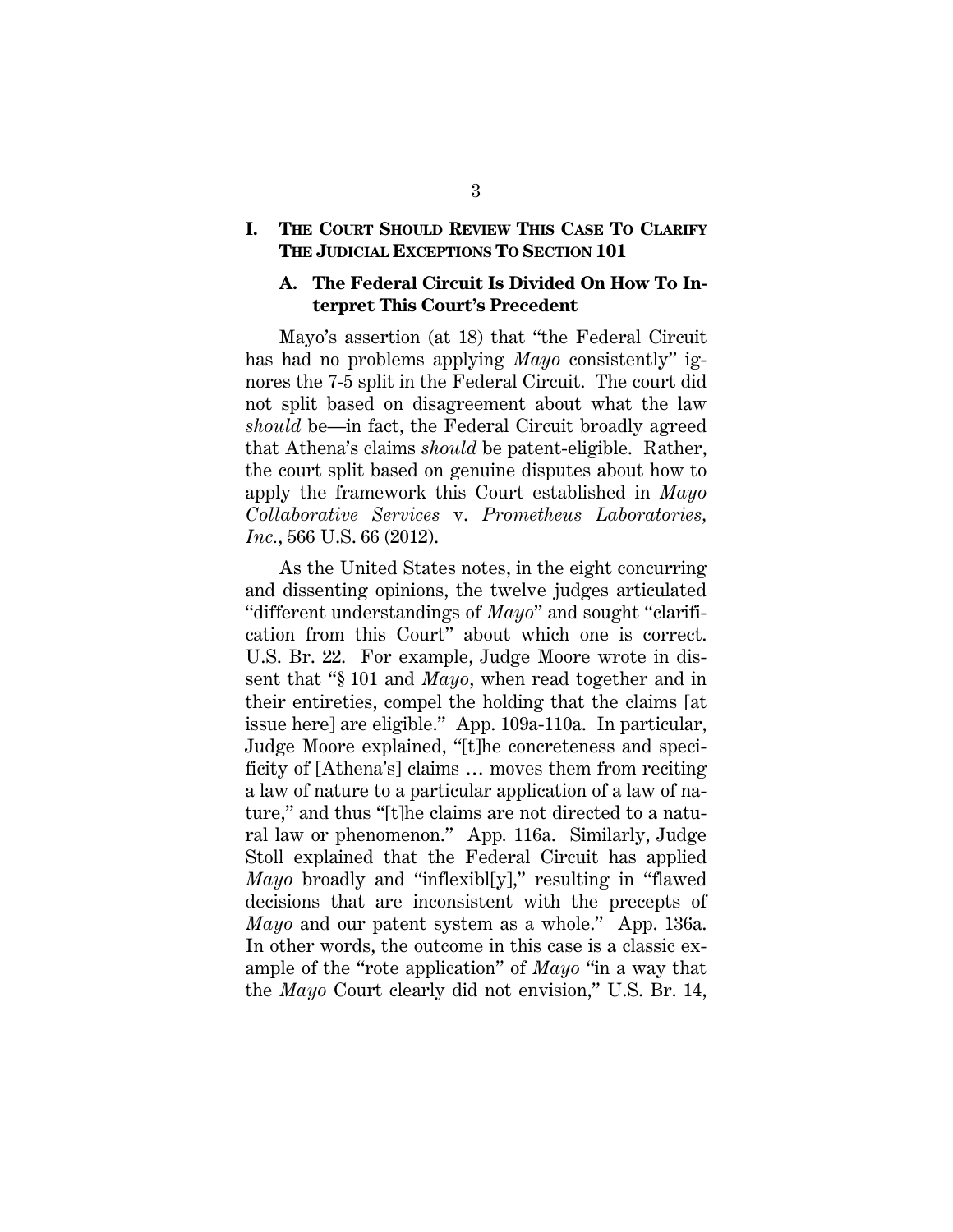that has led to finding every diagnostic claim to come before the Federal Circuit patent-ineligible.<sup>1</sup>

The United States and numerous amici have confirmed that "the Federal Circuit, district courts, Patent Office, and inventors have struggled unsuccessfully to apply the *Mayo*/*Alice* decisions coherently and predictably." Lefstin & Menell Br. 4 (footnote omitted); *see also* U.S. Br. 16-17. The United States has explained that the "lack of clarity in judicial precedent" has constrained the Patent Office's "ability to provide direction" and that the judicial attempt to create a framework "decoupled … from the statutory text and context" has "proven problematic." U.S. Br. 16-17. Practitioners have bemoaned "the increased difficulty in predicting whether inventions will be found patentable despite the absence of preemption concerns." New York Intellectual Property Law Ass'n Br. 20. Patent Owners have explained that this Court's § 101 case law "has been applied inconsistently by panels of the Federal Circuit and in district courts around the country," and that the Federal Circuit has failed to "develop[] … a uniform and consistent body of … law that can be applied by district courts nationwide in a predictable manner." Intellectual Property Owners Association (IPO) Br. 3. In short, as former Chief Judge Michel explained, "[o]ne cannot distinguish eligible subject matter from ineligible, with any reasonable certainty." Michel Br. 4.

<sup>&</sup>lt;sup>1</sup> The sharp divide in the Federal Circuit has persisted in post-*Athena* cases expanding the judicial exceptions to Section 101. *E.g*., *American Axle & Mfg., Inc.* v. *Neapco Holdings LLC*, 939 F.3d 1355 (Fed. Cir. 2019); *INO Therapeutics LLC* v. *Praxair Distribution Inc*., 782 F. App'x 1001 (Fed. Cir. 2019).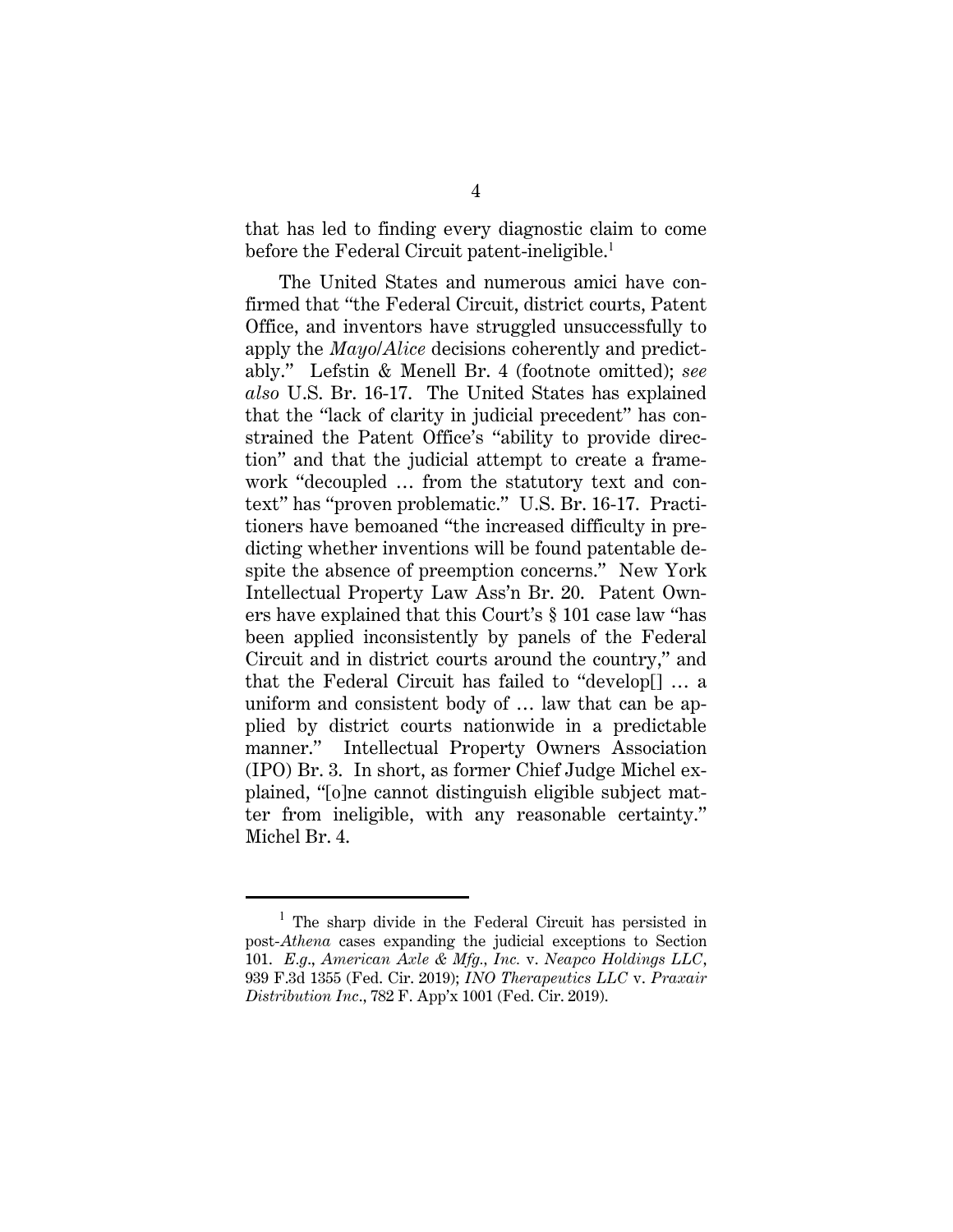### **B. Mayo's Arguments Reinforce The Need For This Court's Clarification**

Mayo focuses on arguing the facts, contending that Athena's claims are not patent-eligible under this Court's two-part test because U.S. Patent No. 7,267,820 refers to certain techniques in the abstract as "known per se" (i.e., by themselves) or "standard." Mayo's argument, however, merely highlights the *legal* questions that the Federal Circuit has struggled with in applying this Court's cases.

*First*, as recognized by Judge Dyk, there is tension between the decision below and this Court's holding in *Association for Molecular Pathology* v. *Myriad Genetics, Inc.*, 569 U.S. 576, 594-595 (2013), that a "molecule that is not naturally occurring" is "not a 'product of nature' and is patent eligible under § 101." Pet. 17, 29-31; App. 69a-71a.

Mayo offers no good response. It implicitly concedes (at 25), as it must, that the prior *Mayo* case involved a drug routinely used before, not a *novel* manmade molecule as here. Further, its contention that the radioactive MuSK molecule in the claimed methods was created using known techniques ignores that the cDNA molecule this Court held patent-eligible in *Myriad* also could be created "through processes … well known in the field of genetics." 569 U.S. at 582. For purposes of evaluating the subject-matter eligibility of Athena's claims, it is the *presence* of a novel man-made composition that matters, not the manner of its creation. The remainder of Mayo's argument relies on the untenable premise that *radioactive* MuSK is not "markedly different" from naturally occurring MuSK. That is an argument Mayo cannot win under any circumstances, and especially not on a motion to dismiss. *See infra* § I.C.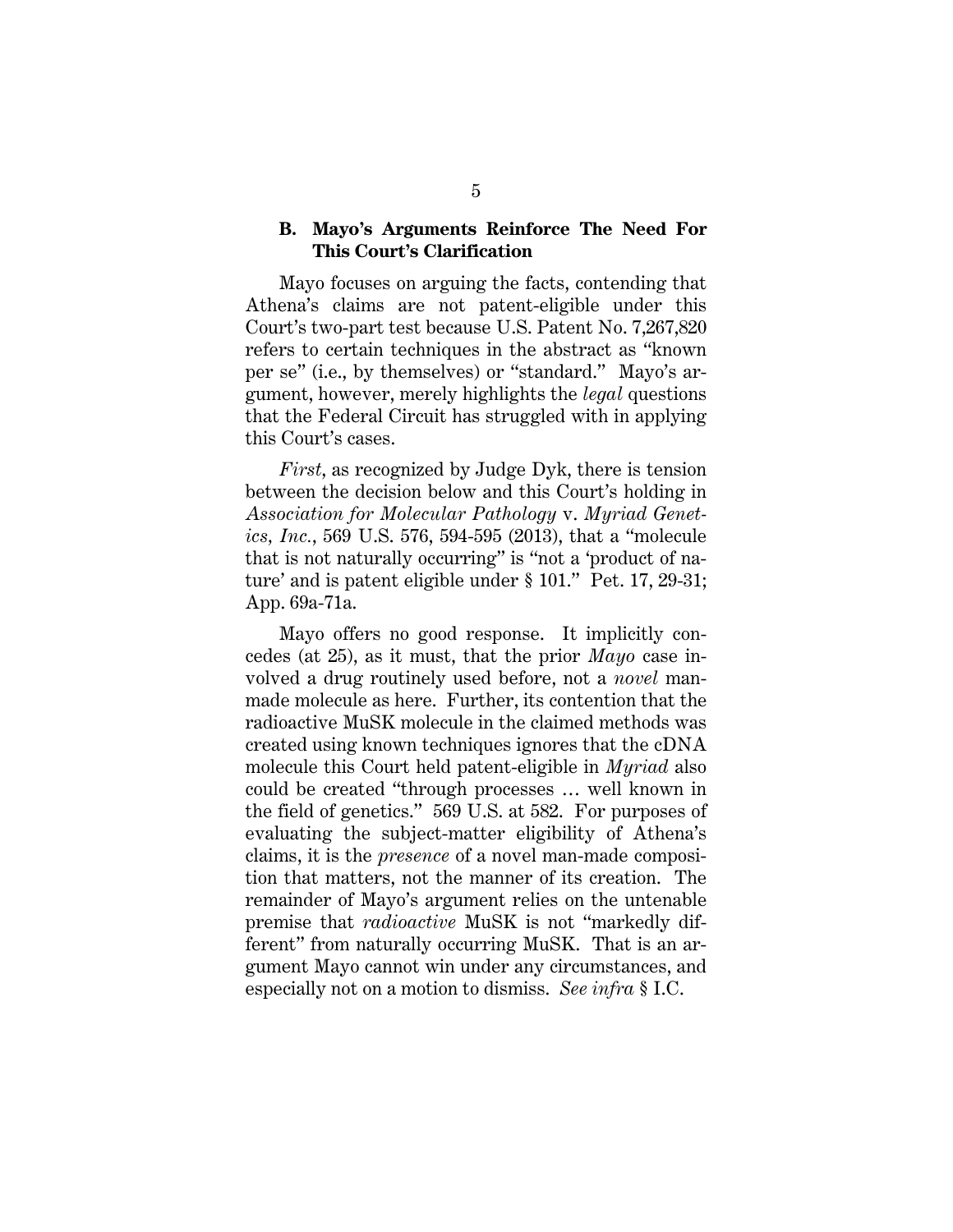In any event, the decision below did not turn on any of Mayo's points, as the majority held that the use of a novel man-made substance was simply irrelevant to the threshold issue of patent eligibility. App. 13a-14a. This Court's guidance is needed to resolve the tension between that holding and *Myriad*.

*Second*, courts have had difficulty applying this Court's holding in *Mayo* to less unusual facts than those in *Mayo*. Pet. 17-18; *see also* U.S. Br. 18 (*Mayo* framework is "ambiguous"). The differences between Athena's claims and the ones at issue in *Mayo* are not "cosmetic," Opp. 23. For example, by the time of the invention claimed in *Mayo*, doctors had long been administering the very same drug and adjusting its dose based on levels of the very same metabolite. 566 U.S. at 73- 75, 78. The claims required no steps beyond those already engaged in by this "pre-existing audience" and thus added nothing other than the bare recitation of new information. *Id*. at 78. Here, in contrast, no one had ever assayed MuSK autoantibodies for any reason using any method, let alone with novel man-made, radioactive MuSK molecules or the specific steps of the claimed invention. The significance of this distinction split the Federal Circuit. *E.g*., App. 117a (Moore, J.) (claimed discovery was inventive, unlike the claim in *Mayo*).

*Third*, Mayo ignores the confusion about the level of abstraction at which to analyze whether the steps of a claim transform a law of nature "into a patent-eligible *application* of such a law." *Mayo*, 566 U.S. at 72. Instead, Mayo repeats the Federal Circuit's error, asserting (at 24) that the specific claim steps recited in the patent-at-issue "were standard and known." But that assertion is wrong, and the issue is the source of sub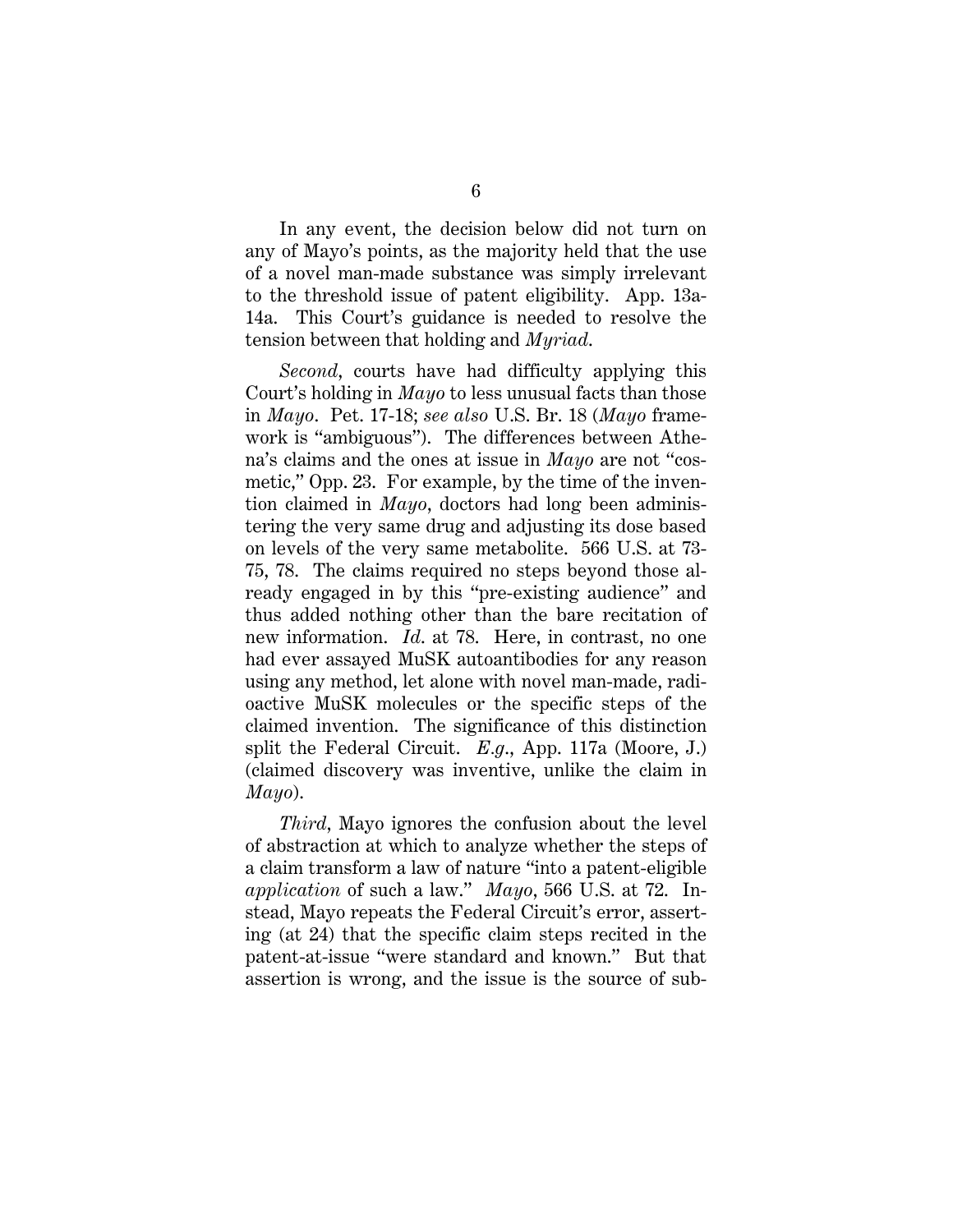stantial confusion warranting this Court's review. Pet. 19-20; *see also* U.S. Br. 13-14.

*Fourth*, Mayo does not deny that the Federal Circuit has turned the "preemptive" scope of claims into a one-way ratchet. This Court described the risk of preempting the use of a natural law or abstract idea by others as "the concern that drives" the judicial exceptions to § 101. *Alice Corp.* v. *CLS Bank Int'l*, 573 U.S. 208, 216 (2014). But the Federal Circuit considered it irrelevant that Athena's claims leave open "other ways of interrogating the correlation between MuSK autoantibodies and MuSK-related disorders," declaring: "Preemption is sufficient to render a claim ineligible under § 101, but it is not necessary." App. 13a.

Mayo attempts to distract from the Federal Circuit's one-sided approach by pointing to five broader patent claims that are *not even at issue in this suit*. Opp. 6, 29. But those claims have no bearing on the validity of the far more specific claims asserted here. *See* 35 U.S.C. § 282 ("Each claim of a patent … shall be presumed valid independently of the validity of other claims.").

*Fifth*, Mayo ignores the tension between the Federal Circuit's mechanical application of *Mayo* and this Court's longstanding directive that claims should be viewed "as a whole." *Diamond* v. *Diehr*, 450 U.S. 175, 188 (1981). Judge Chen noted that there is now a substantial question whether prior Supreme Court cases that required considering claims as a whole remain good law. App. 83a-89a. Doubt on that question, the United States observed, "threatens the patenteligibility of numerous valuable innovations that incorporate existing steps into [a] new and useful process[]." U.S. Br. 19.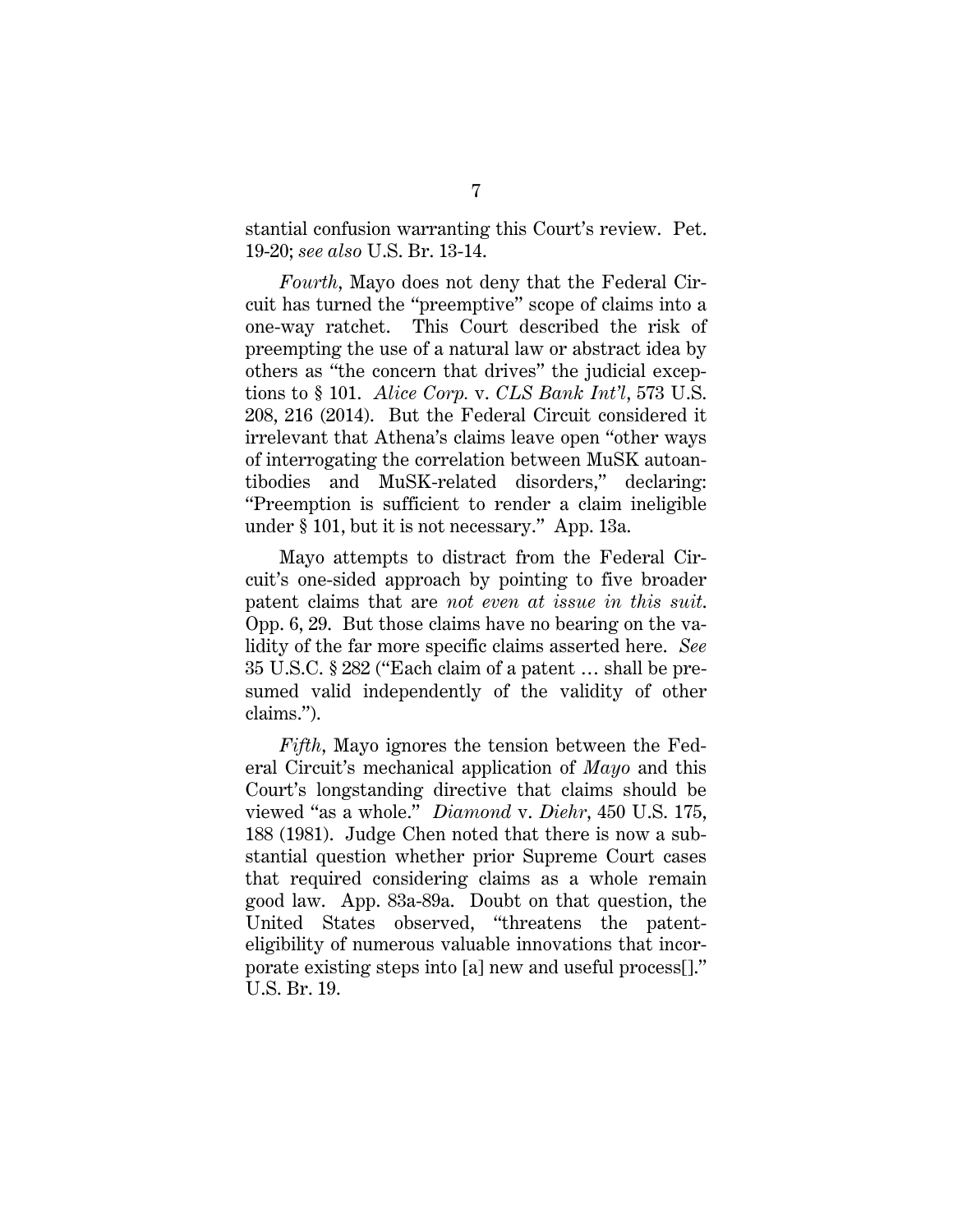\* \* \*

The Federal Circuit's legal errors on these points which Mayo merely repeats or ignores—have skewed its application of this Court's two-part test. Athena's claims (1) use multiple man-made molecules that never previously existed (2) as part of a series of specific laboratory steps never previously performed (3) to enable doctors to diagnose a serious medical condition in the 20 percent of patients for whom no lab test was previously available. Properly understood, such claims are directed to a novel method of in vitro testing at step one, not the underlying natural law. At minimum, the claims add enough to qualify as patent-eligible applications at step two. Indeed, if this Court's two-part test—as opposed to the Federal Circuit's misinterpretation of that test—truly barred Athena's claims, *Mayo* would warrant reconsideration. *Cf.* U.S. Br. 3-5, 14.

## **C. This Case Presents An Ideal Vehicle To Clarify The Law**

This case presents an ideal vehicle to clarify the doctrinal questions on which the Federal Circuit seeks guidance. The United States has specifically identified this case as an "appropriate case" in which this Court should provide "additional guidance." U.S. Br. 8, 22-23. Mayo does not identify any vehicle problems. To the contrary, the specificity of Athena's claims and their use of novel man-made molecules provide the Court with flexibility to clarify the law, on one or more dimensions, as the Court sees fit. Pet. 28.

The case also arises in an ideal procedural posture for resolving questions of law. Mayo attempts to argue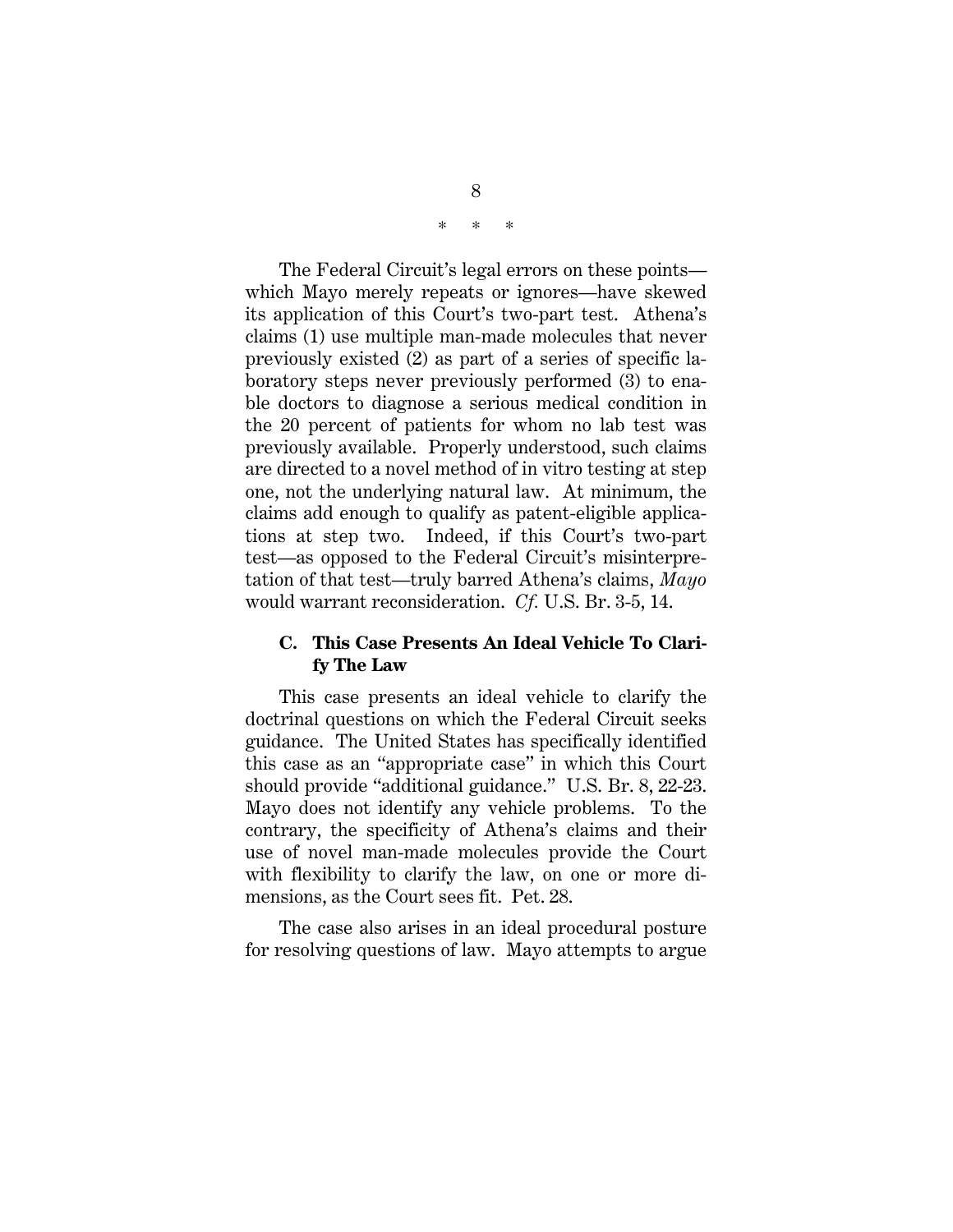the facts, reaching outside the record.<sup>2</sup> But this Court need not address any factual disputes. Mayo won dismissal under Rule 12(b)(6) on the premise that no factfinding was needed to invalidate Athena's claims as a matter of law. Any factual disputes must therefore be resolved in Athena's favor. One of the reasons the stakes are so high in this case is that if Athena's claims to specific laboratory steps using novel man-made molecules cannot even survive a motion to dismiss, it will sound the death knell for most medical diagnostic patents.

#### **II. MAYO'S ADDITIONAL ARGUMENTS ARE UNAVAILING**

1. The Federal Circuit's expansive interpretation of the judicial exceptions to § 101 threatens important medical innovation, particularly the development of new diagnostics. Pet. 24-28; *see* U.S. Br. 15-16, 22. The United States and multiple amicus briefs confirm this point. *E.g.*, U.S. Br. 15-16; Pharmaceutical Research and Manufacturers of America Br. 14-22; Biotechnology Innovation Org. Br. 18-20; Chicago Patent Attorneys Br. 13-17; IPO Br. 12-13; Michel Br. 19. Academic literature has also made clear that "patent eligibility is an important consideration in deciding whether to invest in a company developing technology"; patent-eligibility case law has impacted many firms' investment behaviors; and these impacts have been felt most in the

 $2$  For example, Mayo asserts that the patented method simply replicates the assay for detecting AChR autoantibodies. In fact, it does not, and could not. C.A.J.A. 606, 622. The earlier assay relied on a radioactively labeled snake toxin, but no toxin was known to bind to MuSK as tightly and with the same specificity. *Id*. 607, 609. Pursuing a different approach, the inventors created radioactive 125I-MuSK, avoiding the need for either snake toxin or the toxin inhibitor used in the prior art. *Id.* 607, 609, 615-616.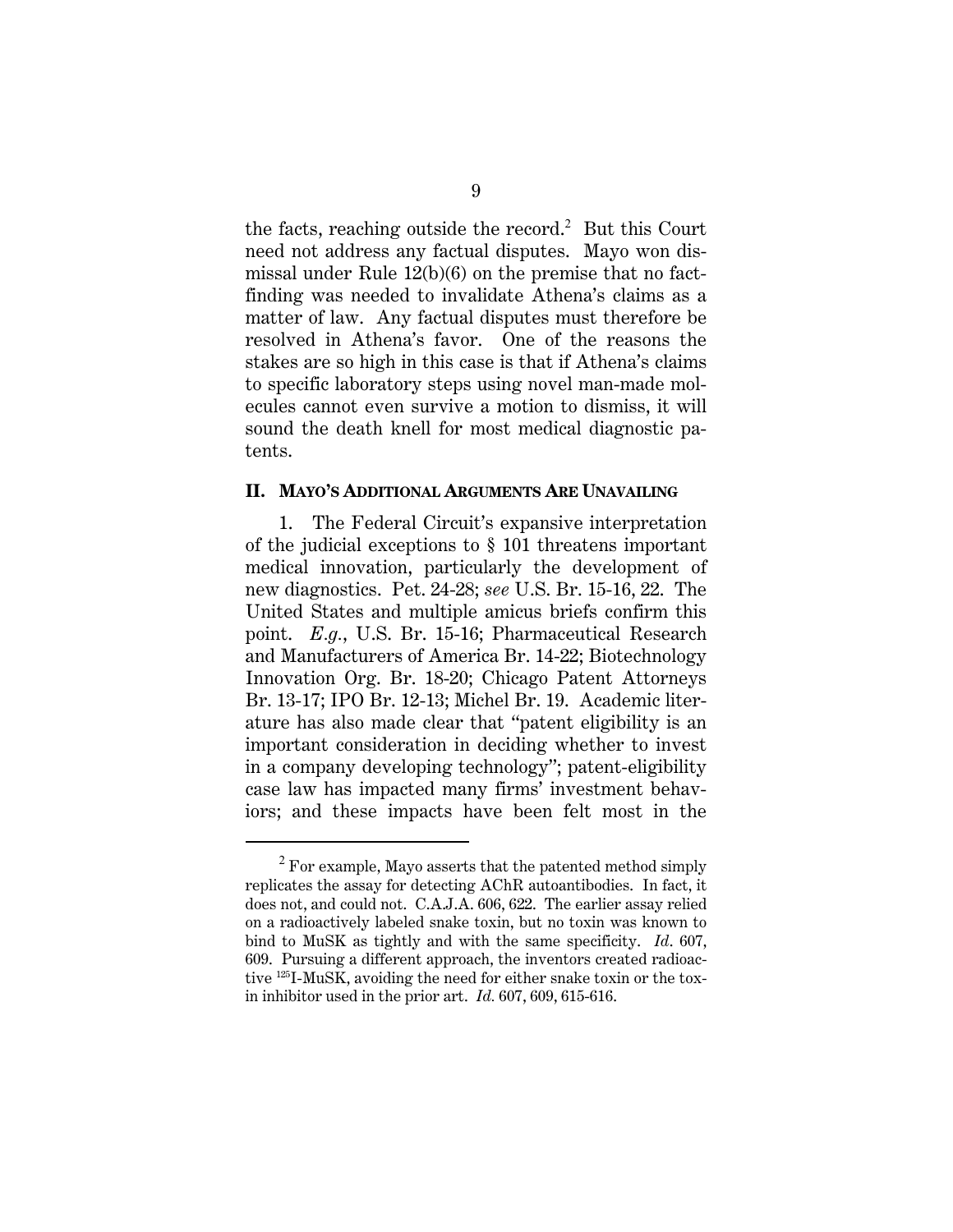pharmaceutical, biotechnology, and medical device industries. Taylor, *Patent Eligibility and Investment* 31, 44-52, 62 (Feb. 24, 2019), Cardozo L. Rev. (forthcoming), https://bit.ly/2QXE1fq; Lefstin, et al., *Final Report of the Berkeley Center for Law & Technology Section 101 Workshop*, 33 Berkeley Tech. L.J. 551, 583-584 (2018) ("The shift in patent eligibility for diagnostics threatens research and development investment in medical diagnostics.").<sup>3</sup>

Mayo argues (at 33) that the Federal Circuit's § 101 framework leaves room for some (unspecified) innovation. But it notably cites no case upholding a diagnostic claim, where "*Mayo* has had particularly significant practical effects," U.S. Br. 22. Even if a narrow window might exist for a small subset of claims, the Federal Circuit's invalidation of the breakthrough methods in this case—which for the first time enabled "accurate and speedy" diagnosis (and thus treatment) of 20 percent of myasthenia gravis patients, C.A.J.A. 44—shows the far-reaching impact its decisions will have.

Athena is not asking for "a special rule for diagnostic patents" or seeking to "guarantee[] eligibility for all medical diagnostic methods." Opp. 17, 32. Athena merely seeks to restore balance by clarifying points of genuine confusion in the case law, which create uncertainty in a variety of technical areas. *E.g.*, U.S. Br. 15- 16, 22. Federal Circuit's misapplication of those principles to broadly bar eligibility in a field of particular im-

 $3$  Mayo's statistics (32-33) are not to the contrary. It is unsurprising that investment in diagnostics, and the share price of Athena's parent company, have risen since the depths of the Great Recession. That says nothing about the overall impact of patenteligibility law on innovation, or the impact of this case in particular.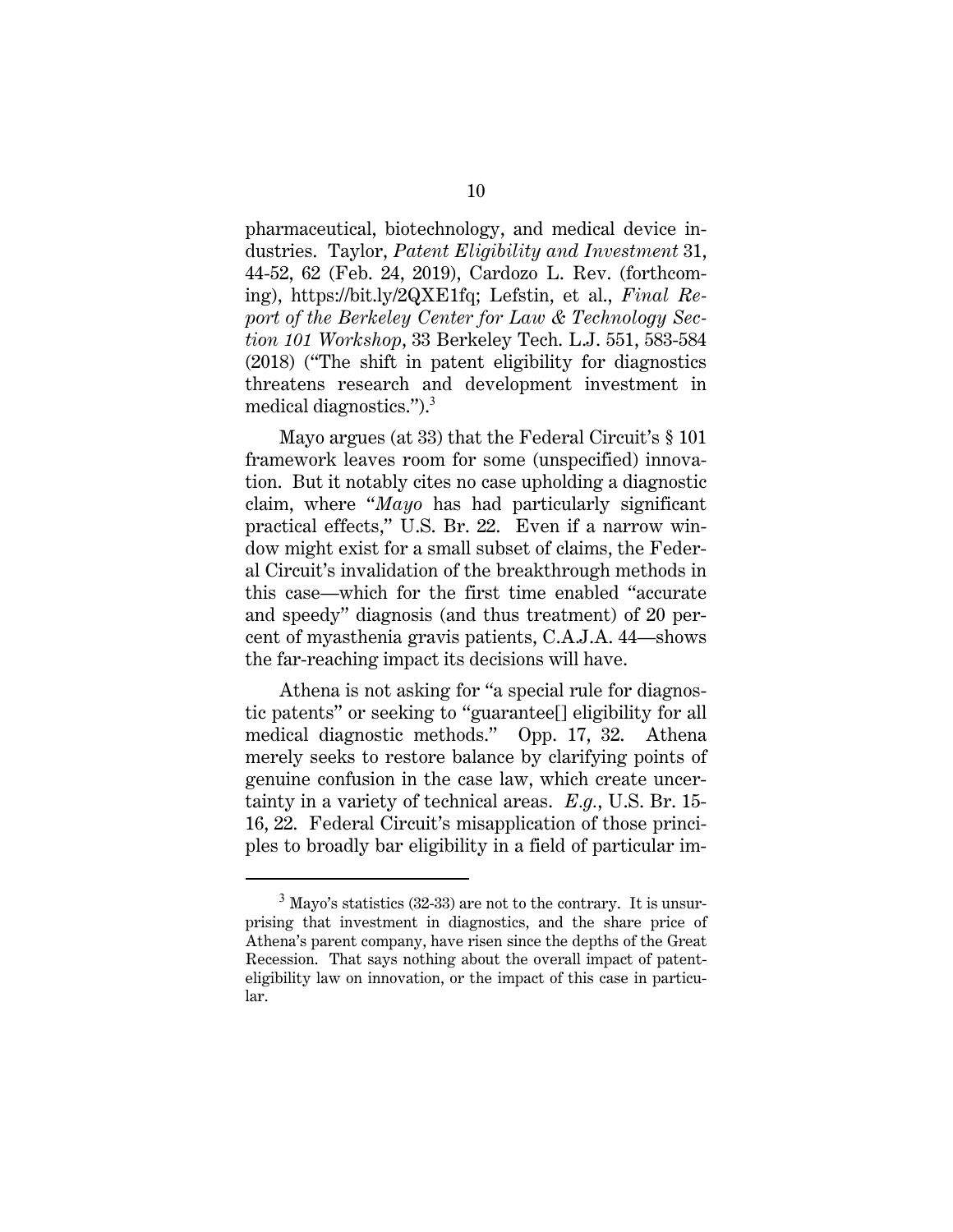portance to the health of the nation simply highlights the significance of that confusion and the urgent need for this Court to provide clarity.

2. The Court should not ignore the lower courts' confusion in the hope that Congress might intervene. Despite congressional hearings highlighting that confusion and the unsustainable state of the law, Pet. 22-24, there is no legislative solution in sight, Nayak, *IP Groups Developing Fresh Patent Eligibility Bill Proposal*, Bloomberg Law (Oct. 17, 2019), https://bit.ly/2ONFG4t ("lawmakers have not introduced a bill" in light of "disagreement among stakeholders").

In any event, this Court has a special responsibility to clarify patent-eligibility law and rein in the Federal Circuit's improper expansion of the exceptions to patent eligibility. As the United States explained, these exceptions are "atextual." U.S. Br. 8. Congress already spoke when it enacted § 101 as written, broadly defining patent-eligible subject matter while relying primarily on other statutory provisions (§§ 102, 103, and 112) to limit patent protection. *See* U.S. Br. 1-5, 20- 21. If Mayo wants to expand the exceptions to § 101 beyond their historical scope, it should take those policy arguments to Congress. It is this Court's role to ensure that the Federal Circuit does not effect such an expansion in the absence of congressional action based on the misconception that this Court's precedent requires it.

#### **CONCLUSION**

The petition for a writ of certiorari should be granted.